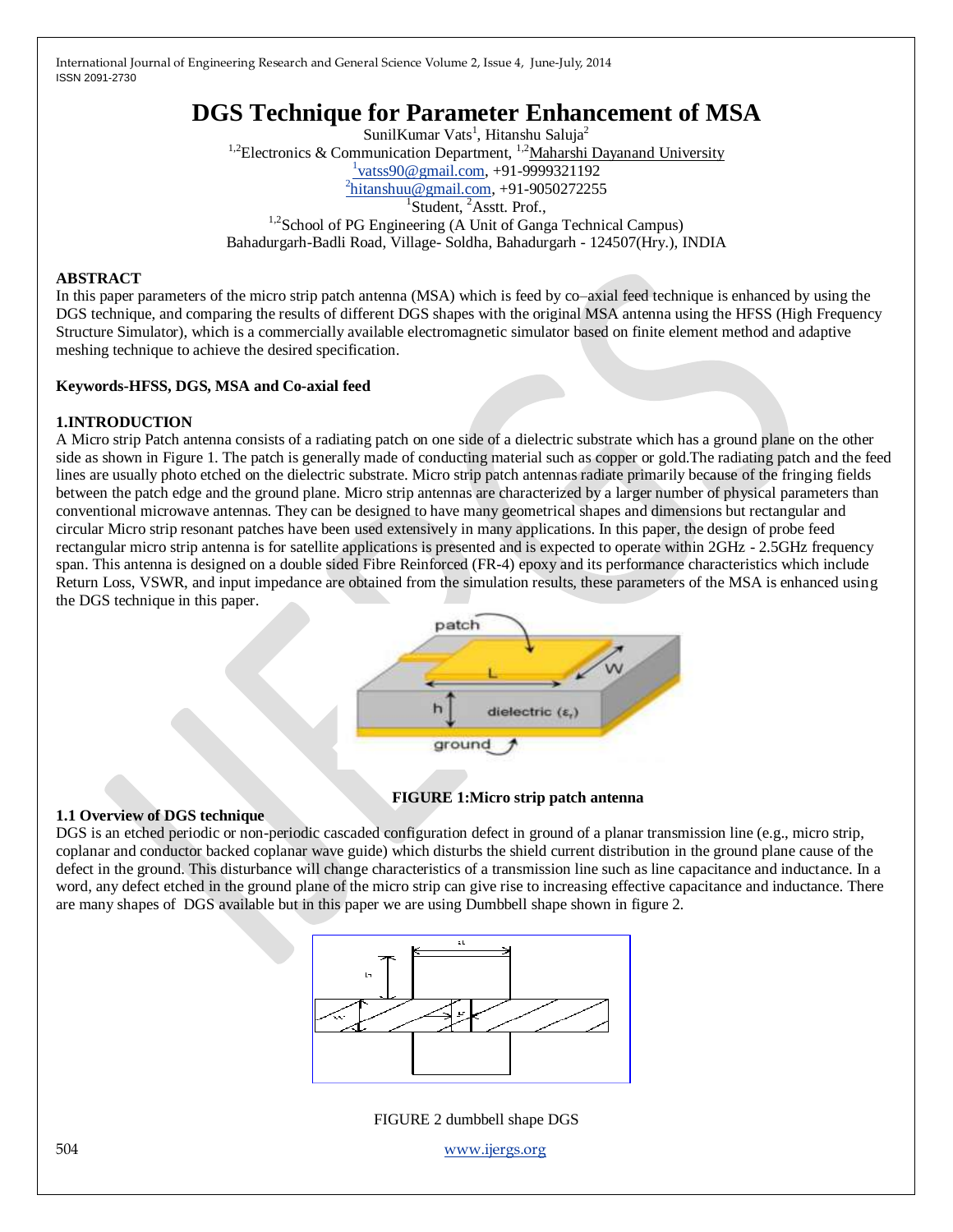#### **1.2 ANTENNA DESIGN**

Figure 3(a) and 3(b) shows the geometry of proposed coaxial fed micro strip patch antennas with single band operation for WLAN application. The antenna is excited by coaxial feed line designed for a 50 ohm characteristic impedance and is printed on substrate with a thickness of 1.6mm, relative permittivity 4.4 and loss tangent of 0.0009. The dimensions of the proposed antenna are written below:

| <b>Variable</b>             | <b>Value</b>      |
|-----------------------------|-------------------|
|                             |                   |
| Width of the patch $(Wp)$   | 40.57mm           |
| Length of the patch (Lp)    | 31.43mm           |
| Height of the patch (Hp)    | 1.6mm             |
| Width of the ground $(Wg)$  | 50.32mm           |
| Length of the ground $(Lg)$ | 41.19mm           |
| Feed Inner Core radius (r1) | .3mm              |
| Feed Outer Core radius (r2) | .68 <sub>mm</sub> |

**Table 1** Dimensions of the Patch Antenna Design for 2.25 GHz frequency

The proposed antenna is fed by coaxial cable with a characteristic impedance of 50 ohm. So, the outer conductor (from bottom of ground to top of ground) is made of substrate material and inner conductor (from bottom of ground to top of patch) is made of PEC material. The feed point for the proposed antenna is found to be (30.9, 16.66) where the best impedance matching of 46.48 ohm has been achieved which is very much close to 50 ohm. This has been done by applying parametric sweep for locating the feed point in the full range of x-axis in the window of transient solver. Proper impedance matching always yields the best desired result. Location of the DGS shapes and dimensions are explained in the below table for the proposed antenna design.

| <b>Variable</b>               | <b>Value</b>         |
|-------------------------------|----------------------|
| Width of the patch $(Wp)$     | 40.57mm              |
| Length of the patch $(Lp)$    | 31.43mm              |
| Height of the patch (Hp)      | 1.6mm                |
| Width of the ground $(Wg)$    | 50.32mm              |
| Length of the ground $(Lg)$   | 41.19mm              |
| Feed Inner Core radius (r1)   | .3mm                 |
| Feed Outer Core radius (r2)   | .68mm                |
| Dimensions of dumbbell shaped | .2mm,3mm and 3mm,7mm |
| slot on the ground            |                      |

**Table 2** Dimensions of the MSA Antennas Resonating at 2.25 GHz Frequencies with DGS technique.



505 [www.ijergs.org](http://www.ijergs.org/) **FIGURE 3(a)** Designed Structure of MSA on HFSS resonating at 2.25 GHz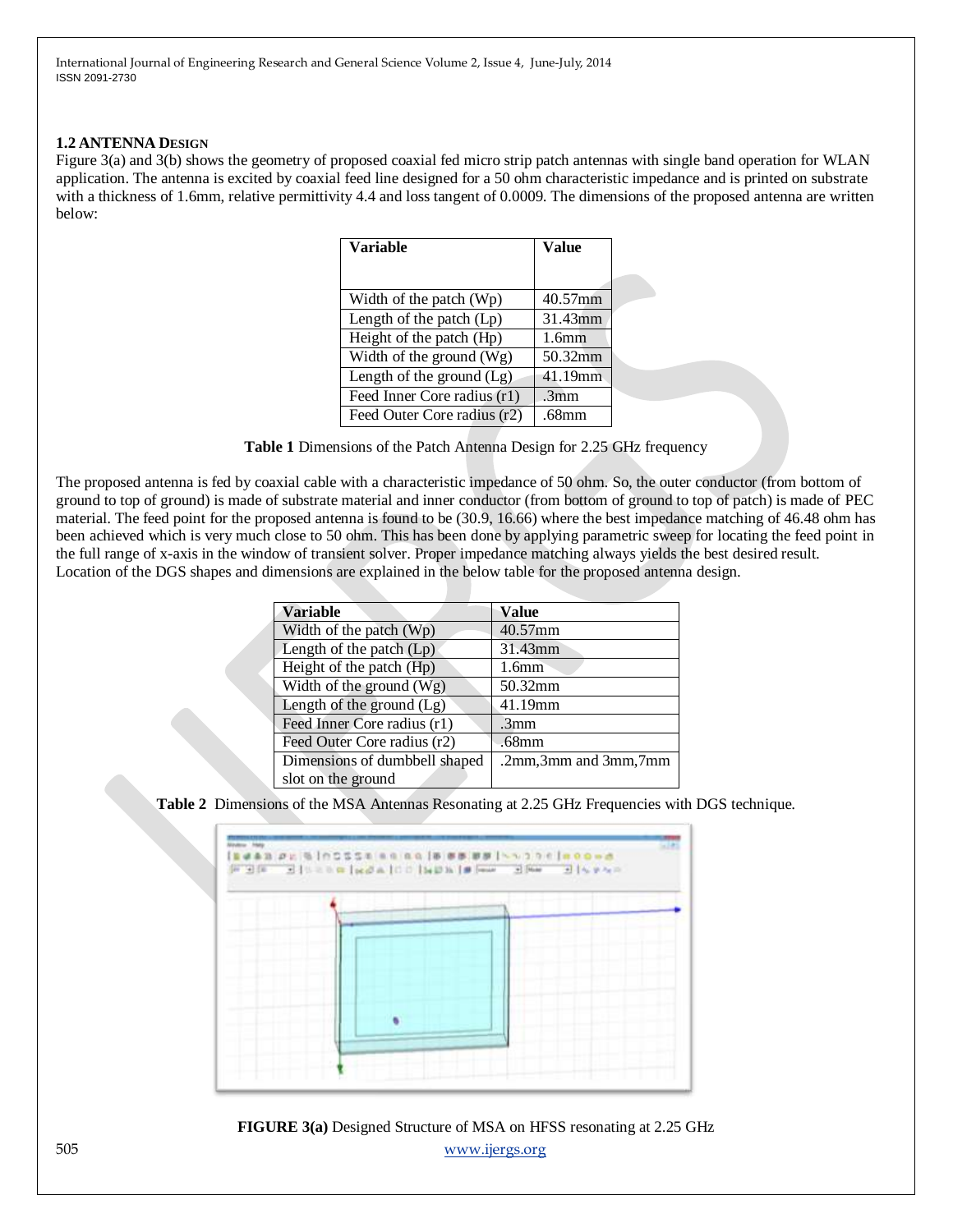|            |  |    | .                             |
|------------|--|----|-------------------------------|
|            |  |    |                               |
|            |  |    | .<br>٠<br>-----               |
| .<br>てることか |  |    | na sa                         |
| ---        |  |    | ----<br><b>CALL OF</b><br>--- |
|            |  |    |                               |
|            |  |    |                               |
|            |  | m. | .<br><b>CAMBO</b>             |

**FIGURE 3(b)** Simulated Design of MSA with Dumbbell shape DGS

# **2. SIMULATIONS AND RESULTS**

The simulation results of the above designed antenna of various parameters like return loss, impedance, directivity and VSWR are given by using HFSS.



**Figure 4** Simulated Return Loss of MSA Resonating at 2.25 GHz

The above designed antenna shows good return loss approximately -24dB which is an excellent result. This antenna resonates at 2.25 GHz frequencies which is applicable for Wireless Local Area Network (WLAN standards- 2.2-2.483 GHz for IEEE 802.11 b/g) applications and gives a bandwidth of approximately 90 MHz. the bandwidth is calculated by subtracting lower frequency from the upper frequency at -10dB.The proposed antenna design gives good impedance of approximately 45 ohms which shows that the antenna is perfectly matched and the power loss is minimum. The result of the designed antenna is given below.

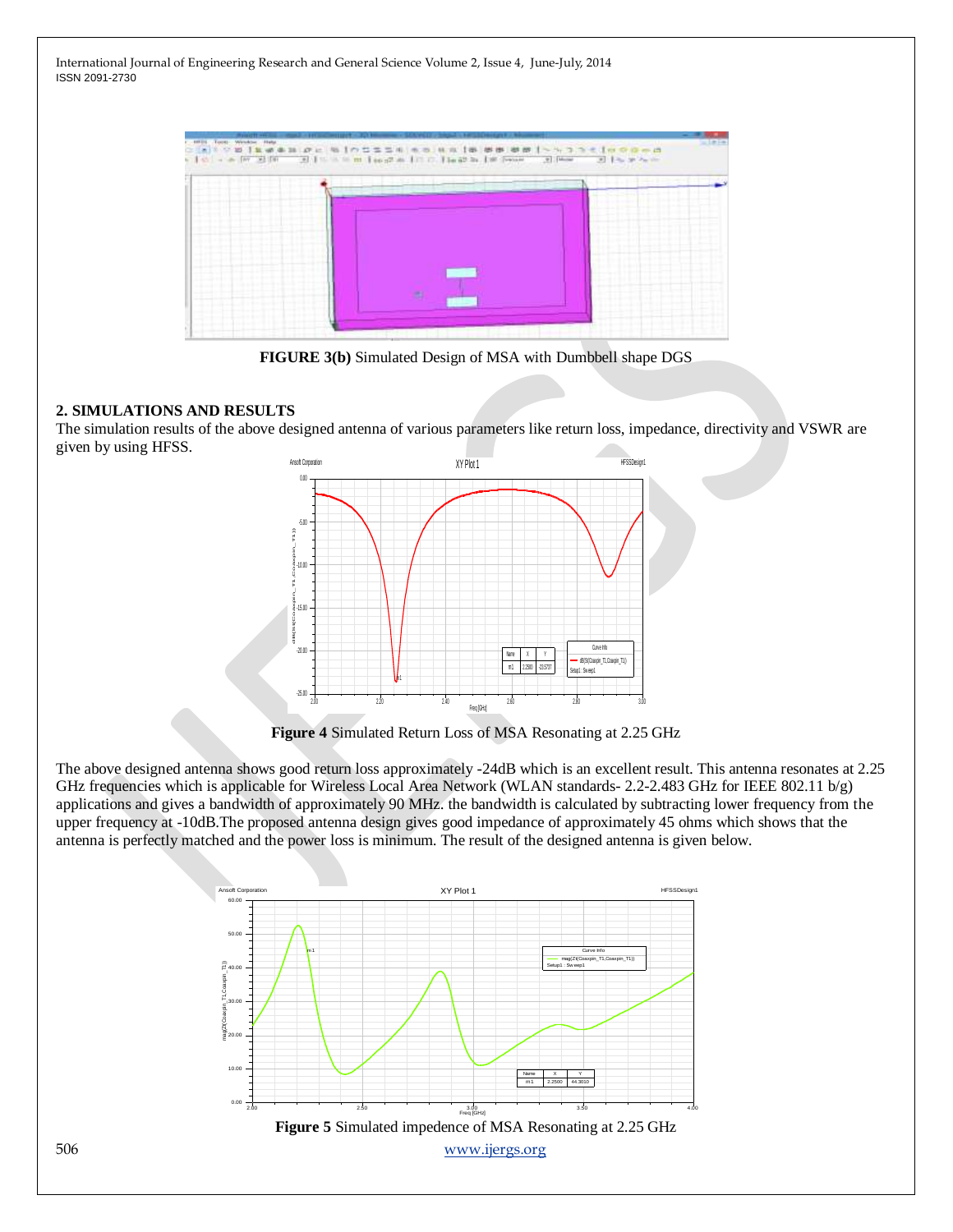



**Figure 6** Simulated VSWR of MSA at 2.25 GHz

| The results of the above designed |  |  |  |
|-----------------------------------|--|--|--|
|                                   |  |  |  |

| <b>Parameters</b>   | <b>Values</b> |
|---------------------|---------------|
| Operating frequency | $2.25$ Ghz    |
| Return loss         | $-23.5$       |
| Impedance           | 45            |
| <b>VSWR</b>         | 1.1421        |
| Bandwidth           | 90            |
|                     |               |

**Parameters Values** antenna are summarized in the following table.

**Table 3** Summary of Parameter Values of Designed Antenna at 2.25 GHz frequency

# **2.1 Simulation Result for dumbbell shape**

The above designed antenna gives return loss of -28.13dB and bandwidth 90MHz of at 2.25GHz. The simulated results of the proposed antenna are given below



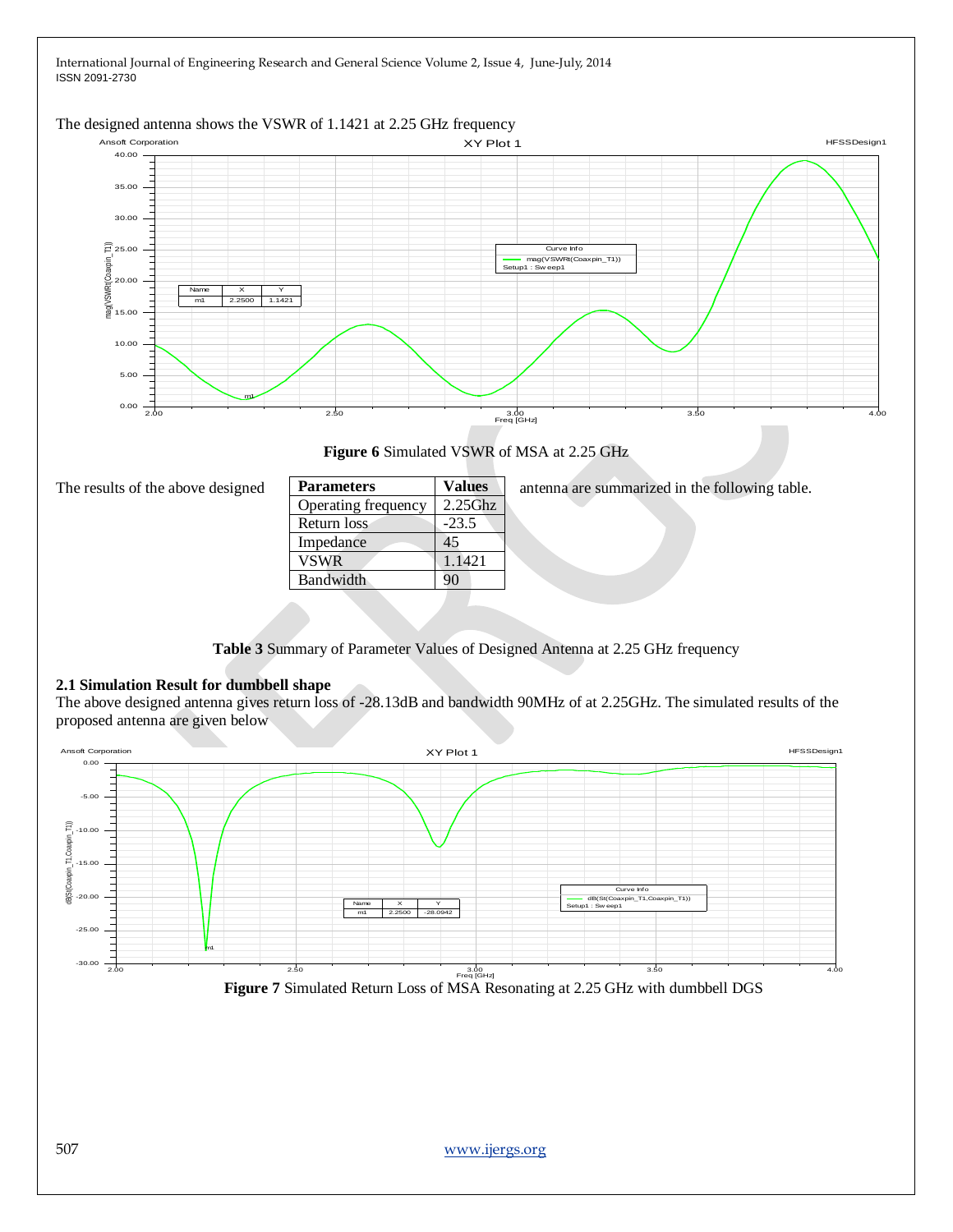The designed antenna gives an impedance of around 47 ohms which is nearby 50 ohms so it is acceptable. The simulated result of impedance is given below



The simulated antenna gives VSWR of 1.08 at 2.25GHz. The simulation results of VSWR at 2.25 resonating frequency are given as



The results of the above designed antenna are summarized in the following table

| <b>Parameters</b>   | <b>Values</b> |
|---------------------|---------------|
| Operating frequency | $2.25$ Ghz    |
| Return loss         | $-28.09$      |
| Impedance           | 46.85         |
| <b>VSWR</b>         | 1.08          |
| Bandwidth           | ۹Λ            |

**Table 4** Summary of Parameter Values of Designed Antenna at 2.25 GHz frequency

508 [www.ijergs.org](http://www.ijergs.org/)